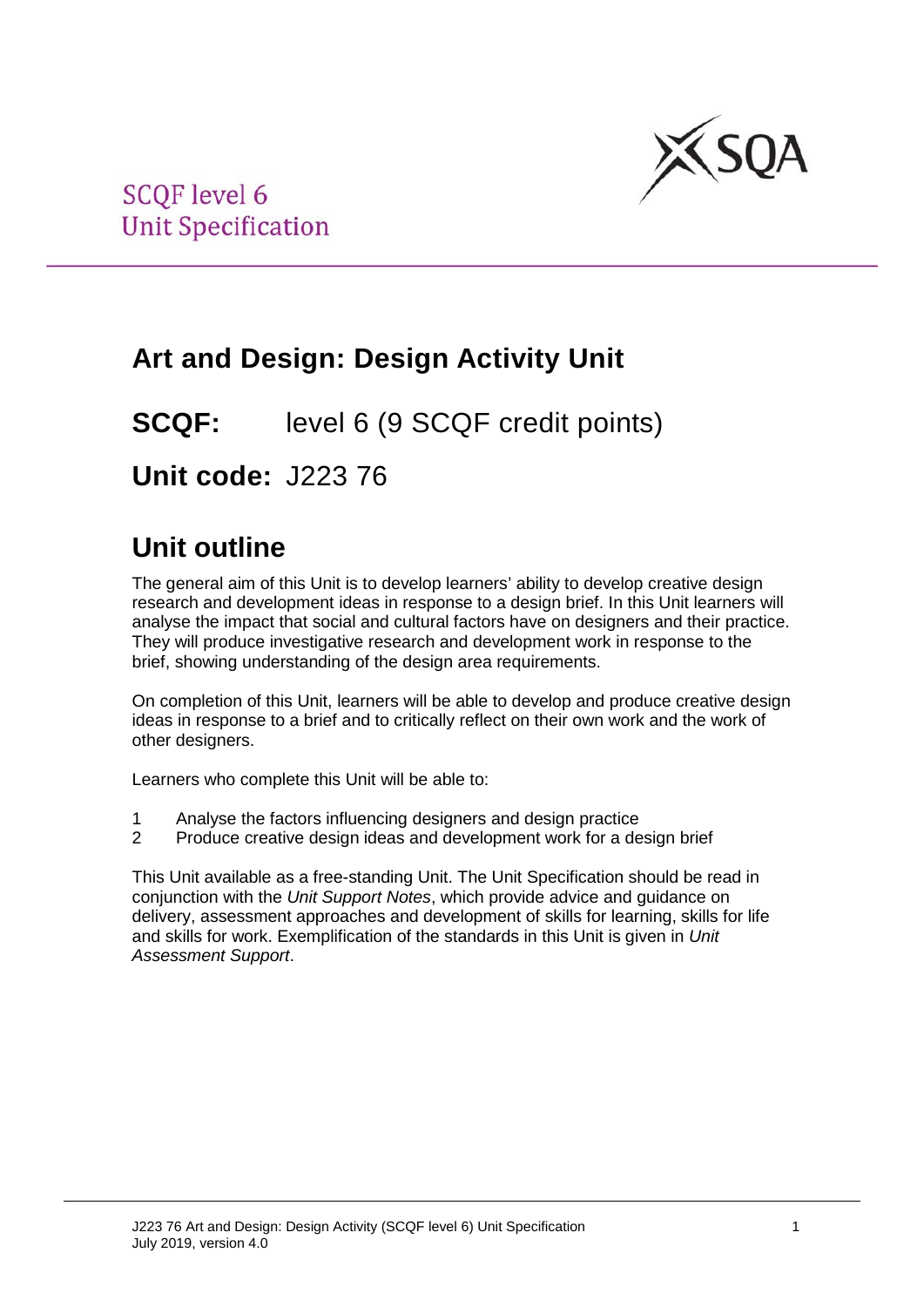## **Recommended entry**

Entry to this Unit is at the discretion of the centre. However, learners would normally be expected to have attained the skills, knowledge and understanding required by one or more of the following or equivalent qualifications and/or experience:

♦ National 5 Art and Design Course or relevant Units

### **Equality and inclusion**

This Unit Specification has been designed to ensure that there are no unnecessary barriers to learning or assessment. The individual needs of learners should be taken into account when planning learning experiences, selecting assessment methods or considering alternative evidence. For further information, please refer to the *Unit Support Notes.*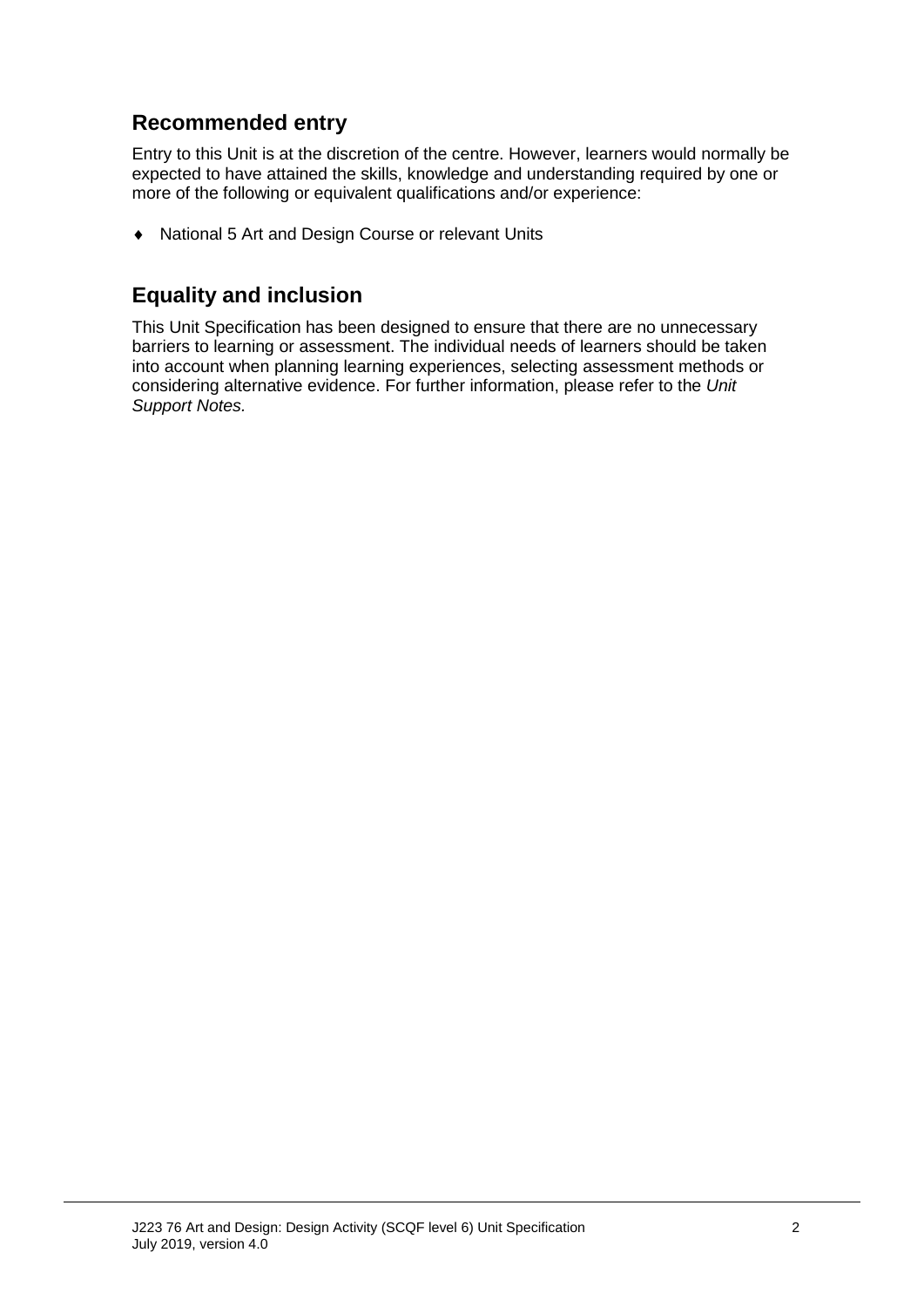# **Standards**

## **Outcomes and Assessment Standards**

### **Outcome 1**

#### **1 Analyse the factors influencing designers and design practice by:**

- 1.1 Describing how designers use a range of materials, techniques and/or technology in their work
- 1.2 Analysing the impact of designers' creative choices in a range of designers' work
- 1.3 Analysing the impact of social, cultural and/or other factors on selected designers and their design practice

### **Outcome 2**

#### **2 Produce creative design ideas and development work for a design brief by:**

- 2.1 Identifying the design opportunities, issues and constraints in the brief
- 2.2 Producing a variety of in-depth investigative and market research in response to the design brief
- 2.3 Using a variety of materials, techniques and/or technology experimentally for creative effect
- 2.4 Developing and progressively refining experimental design ideas taking account of the design area requirements and opportunities
- 2.5 Using complex design-based problem solving and evaluation skills when planning and refining their design ideas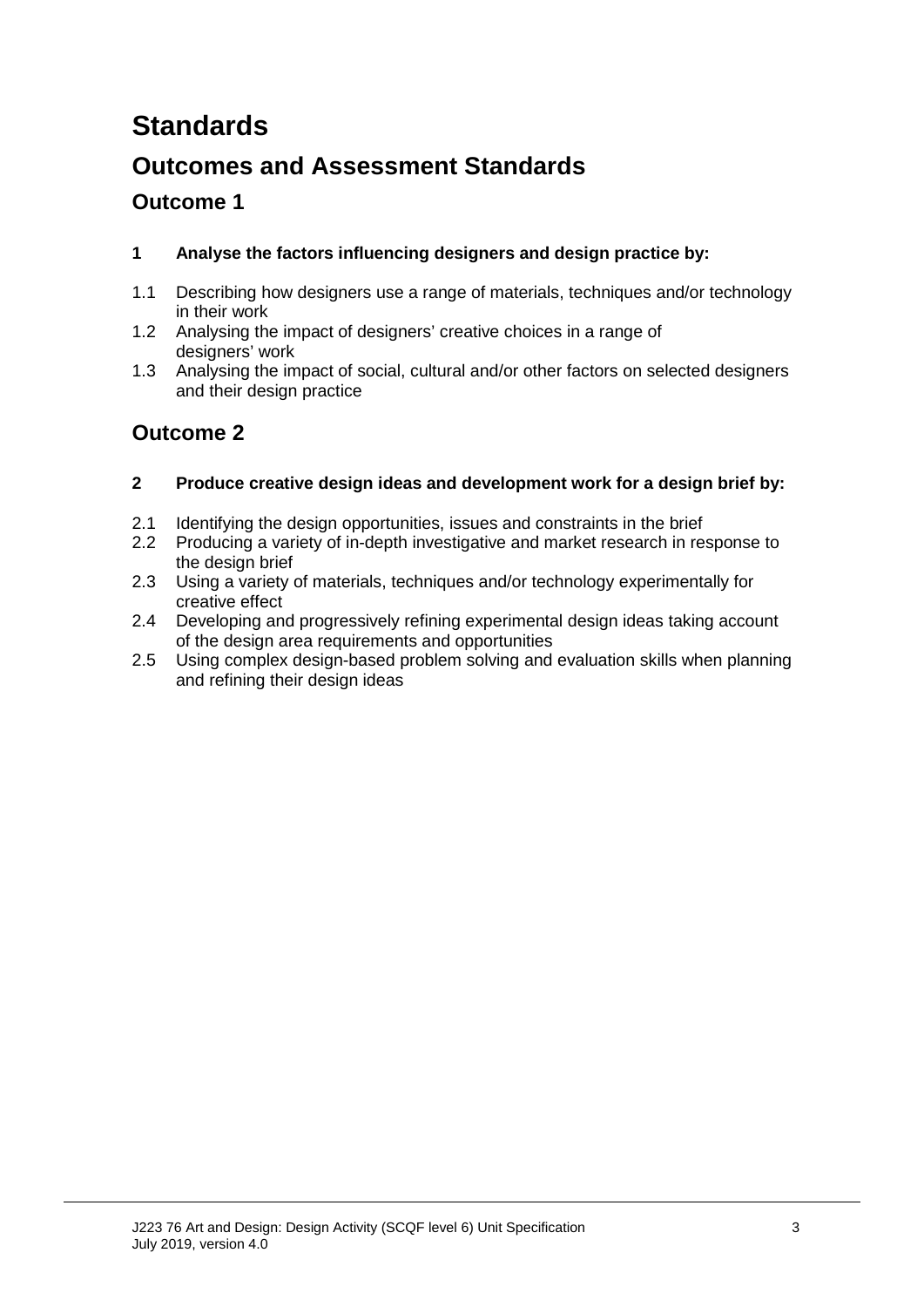## **Evidence Requirements for the Unit**

Assessors should use their professional judgement, subject knowledge and experience, and understanding of their learners, to determine the most appropriate ways to generate evidence and the conditions and contexts in which they are used.

Evidence will include a combination of practical, written or oral and/or recorded evidence.

Evidence may be presented for individual Outcomes or it may be gathered for the Unit as a whole by combining assessment holistically in one single activity. If the latter approach is used, it must be clear how the evidence covers each Outcome.

In this Unit, learners will be required to provide evidence of:

- ♦ analysis of designers' work and the influences on their design practice
- ♦ using design vocabulary to describe their own work and the work of other designers
- ♦ in-depth investigative research material showing their understanding of aesthetics, function, and the design area
- ♦ creative development and refinement of design ideas which take account of the requirements of the brief and design area

Exemplification of assessment is provided in *Unit Assessment Support*. Advice and guidance on possible approaches to assessment is provided in the *Unit Support Notes.*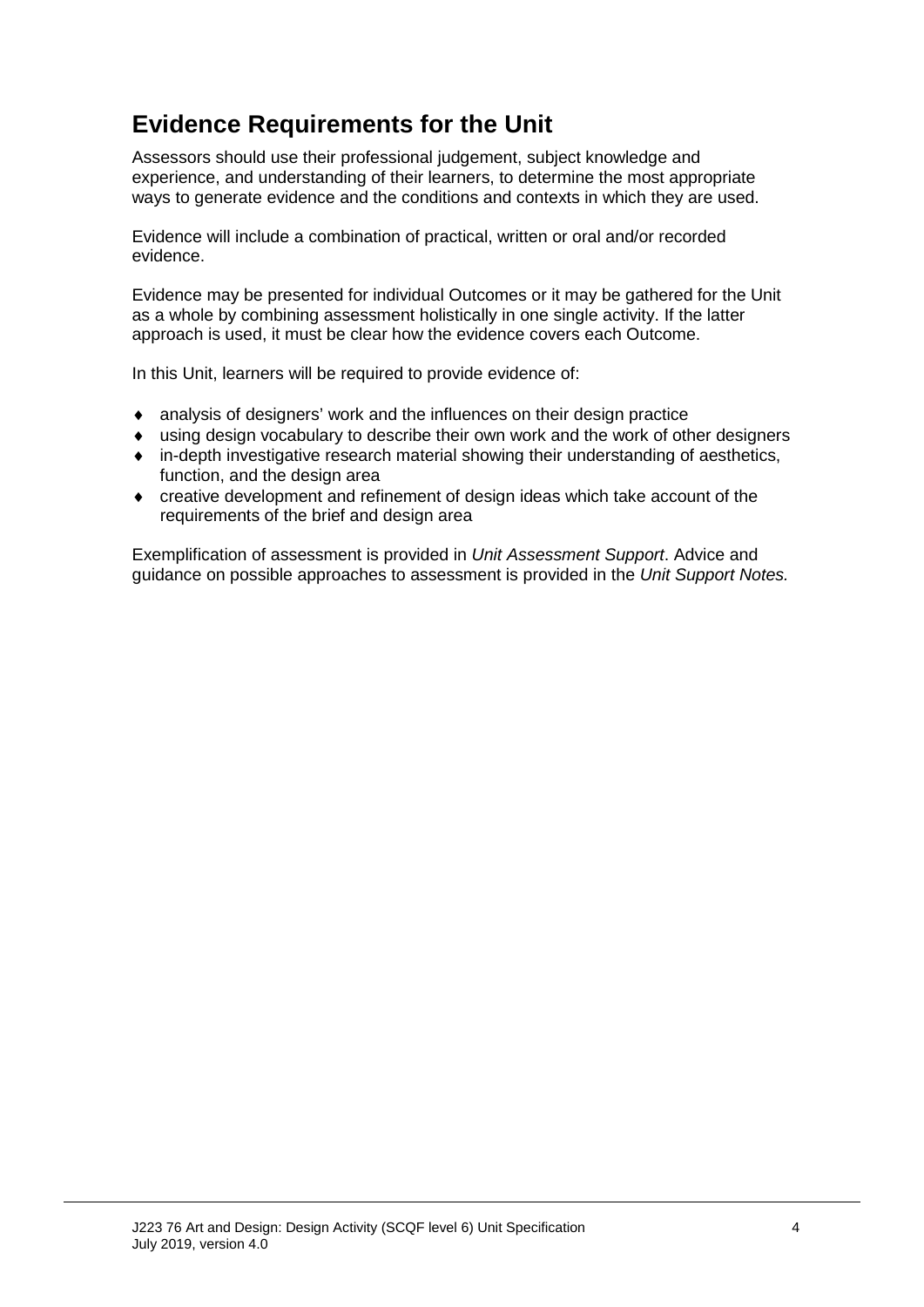## **Development of skills for learning, skills for life and skills for work**

It is expected that learners will develop broad, generic skills through this Unit. The skills that learners will be expected to improve on and develop through the Unit are based on SQA's *Skills Framework: Skills for Learning, Skills for Life and Skills for Work* and drawn from the main skills areas listed below. These must be built into the Unit where there are appropriate opportunities.

#### **3 Health and wellbeing**

3.1 Personal learning

#### **5 Thinking skills**

- 5.4 Analysing and evaluating
- 5.5 Creating

Amplification of these is given in SQA's *Skills Framework: Skills for Learning, Skills for Life and Skills for Work.* The level of these skills should be at the same SCQF level as the Unit and be consistent with the SCQF level descriptor. Further information on building in skills for learning, skills for life and skills for work is given in the *Unit Support Notes.*